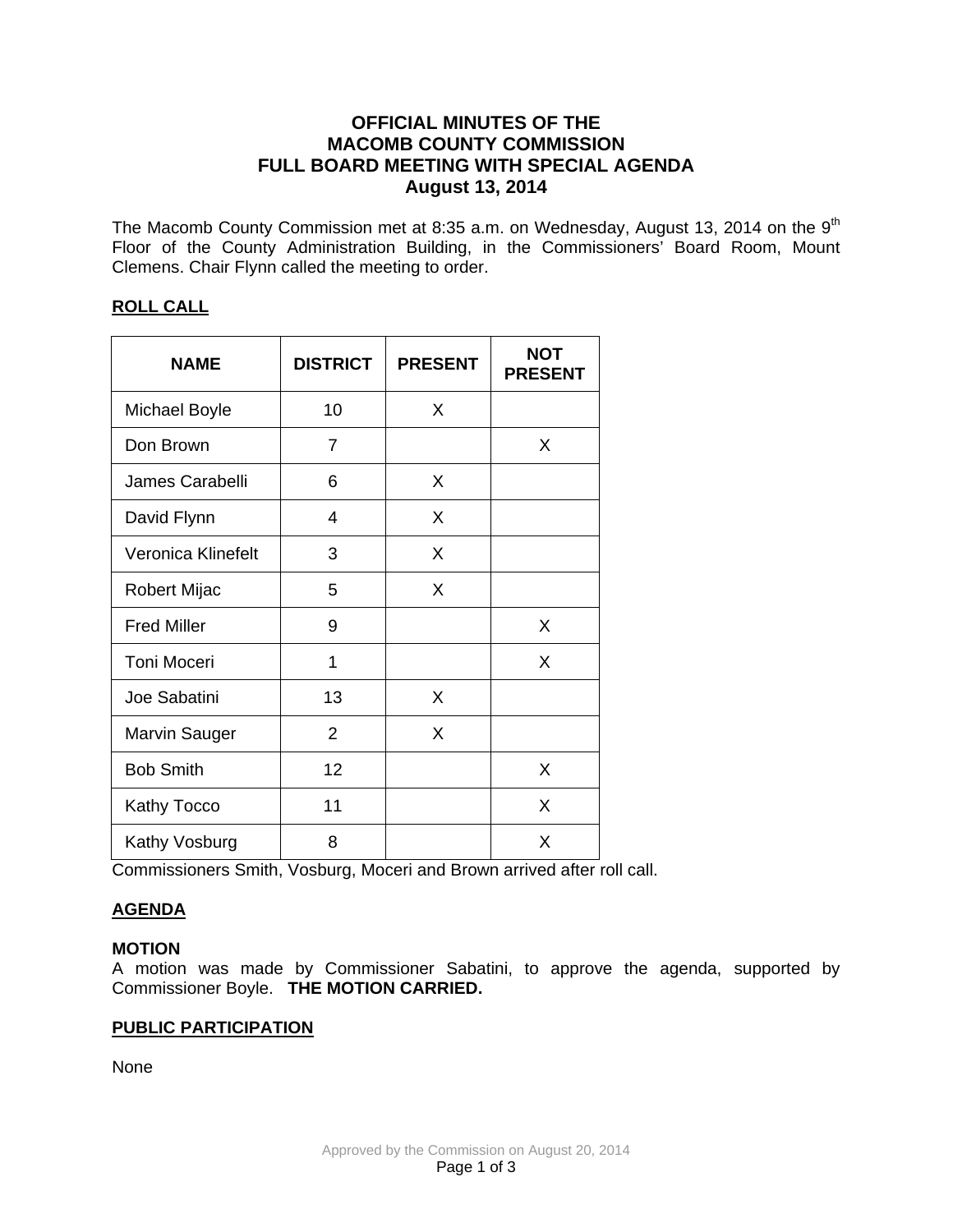### **CONTRACT WITH PUBLIC FINANCIAL MANAGEMENT FOR FINANCIAL ADVISORY SERVICES – OPEB BOND ISSUE**

#### **R14-164 MOTION**

A motion was made by Commissioner Klinefelt, to approve a contract with Public Financial Management (PFM), for financial advisory services in conjunction with the issuance of other post-employment benefits (OPEB) bonds, for a flat fee of \$100,000 assuming one series of bonds issued in an amount up to \$300,000,000, which will be paid by bond issue proceeds, supported by Commissioner Sauger. (Waived by Finance Committee Chair)

**THE MOTION CARRIED.** (Record Sabatini NO vote)

### **CONTRACT WITH AXE & ECKLUND, P.C. FOR PROFESSIONAL LEGAL SERVICES – BOND COUNSEL FOR OPEB**

### **R14-165 MOTION**

A motion was made by Commissioner Brown, to approve a contract with Axe & Ecklund, P.C. for professional legal services in conjunction with the issuance of other post-employment benefits (OPEB) bonds, expected to not exceed \$121,750, which will be paid by bond issue proceeds, supported by Commissioner Sauger. (Waived by Finance Committee Chair) with a friendly amendment that Miller Canfield will also be drafting the trust.

**THE MOTION CARRIED.** (Record Sabatini and Vosburg NO votes).

### **NEW BUSINESS**

Commissioner Mijac indicated the Planning & Economic Development Committee will start within five minutes of the end of this meeting.

### **PUBLIC PARTICIPATION**

None